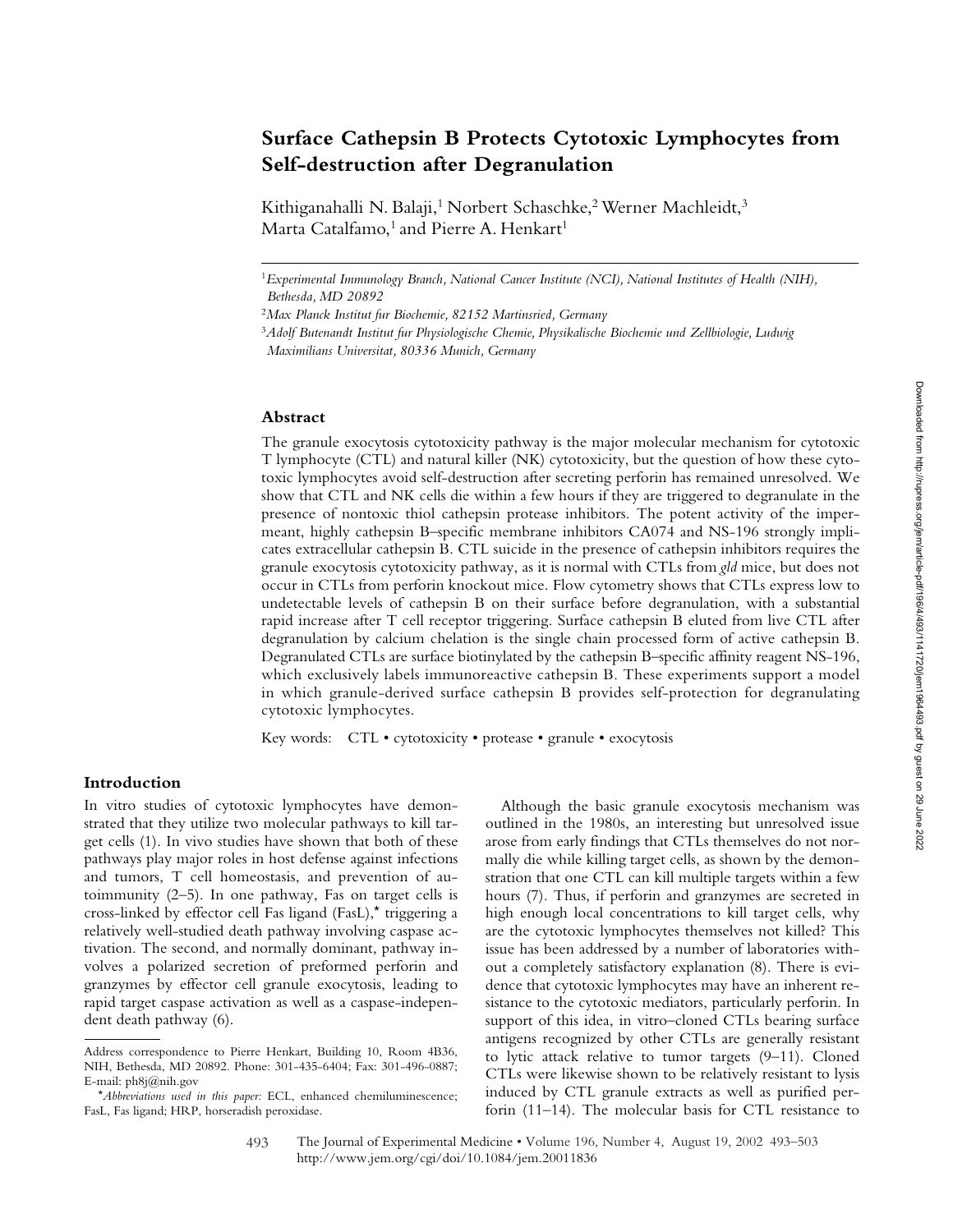perforin remains undefined. One study reported that perforin binding to CTL membranes was defective relative to tumor membranes (15), whereas another showed equivalent perforin binding but provided evidence for a different conformation of membrane-bound perforin on CTLs (14).

Although these studies argue for some kind of protection mechanism for CTLs against their own lethal damage, they also show clear examples of cloned CTLs being readily lysed by other CTLs. Thus, in vivo–derived CTLs and normal lymphocytes were reported to be equally susceptible to CTL attack (16). Cloned CTL specific for a defined peptide restricted by self–MHC class I were shown to kill themselves in a fratricidal process in the presence of the specific peptide (17–19). Fratricide via the granule exocytosis pathway has been shown to limit viral antigen expression in short-term cultured CD8<sup>+</sup> T cells from HTLV-1infected patients (20). Thus, CTLs can clearly sometimes kill other CTLs, and their relative resistance to granule mediators in vitro does not provide a satisfactory explanation for their self-protection during target death.

In our approach to the issue of cytotoxic lymphocyte self-protection, we reasoned that protection is most needed locally at the effector membrane at the time of granule exocytosis and consequently, a granule component was an excellent candidate. Because it is clear that cytotoxic lymphocyte secretory granules contain a full complement of lysosomal enzymes (21), it was interesting to note that the lysosomal thiol cathepsin endoproteases, particularly cathepsin B, can associate with some tumor cell surfaces where they maintain proteolytic activity in the extracellular environment (22, 23). In the process of forming membrane channels, perforin goes through an intermediate membrane-associated stage in which it is highly susceptible to proteolysis before polymerization into a more resistant pore-forming complex (14, 24–26). Because this membrane-associated perforin should be particularly vulnerable to a protease associated with the same membrane, we hypothesized that a membrane-associated granule cathepsin, expressed locally on the effector cell surface after exocytosis, could provide efficient self-protection to effector cells. This study shows that in the presence of nonmembrane permeable cathepsin B inhibitors, cytotoxic lymphocytes undergo a rapid perforin-dependent death when degranulation is triggered, and TCR cross-linking leads to the rapid appearance of active, surface-bound cathepsin B on CTLs. These results provide evidence that proteolysis by surface cathepsin B provides cytotoxic lymphocyte self-protection.

#### **Materials and Methods**

*Antibodies and Reagents.* Purified hamster anti–mouse CD3 (2C11), hamster IgG, anti–mouse CD45, anti–CD4-FITC, anti– CD8-PE, anti–human CD28, avidin-FITC anti–mouse IgG-FITC, anti–mouse Fas (Jo-2), and recombinant IL-7 were purchased from BD Biosciences. Purified mouse anti–human CD3 (UCHT1) was provided by Julie Titus (NCI, Bethesda, MD). Mouse anti–human cathepsin B antibody was purchased from Oncogene Research Products. Rat anti–mouse perforin was pur-

chased from Kamiya Biomedical Company and goat anti–rat IgG-horseradish peroxidase (HRP) was purchased from Southern Biotechnology Associates, Inc. Mouse anti–human cathepsin L was purchased from Transduction Laboratories. Recombinant human IL-2 was purchased from Roche Diagnostics. The human liver cathepsin B, protease inhibitors ZLLY-DMK, ZFA-FMK,  $GF-DMK, ZFA(\beta)-FMK, and Bi-FA-FMK were purchased$ from Enzyme System Products, dissolved as stock solutions of 50 mM in DMSO and stored at  $-70^{\circ}$ C. CA074 and CA074Me were obtained from the Peptide Institute. CLIK 148 was provided by Giovanni Tonon (NCI, Bethesda, MD). Human cystatin C was purchased from Research Diagnostics. Concanamycin A was obtained from Alexis Biochemicals Corp. EDTA, EGTA, and dextran were purchased from Sigma-Aldrich. Hoechst 33342, propidium iodide, and Streptavidin-HRP were purchased from Molecular Probes. Protein G beads, Hybond enhanced chemiluminescence (ECL) nitrocellulose membrane, and Hyperfilm ECL were obtained from Amersham Biosciences.

*Lymphocytes.* C57Bl/6J (B6), BALB/c, and perforin-deficient C57BL/6-Pfptm1Sdz mice were obtained from The Jackson Laboratory. FasL-defective B6Smn.C3H-Fasl<sup>gld</sup> were provided by Paul Chrobak (NCI, Bethesda, MD). The murine lymphomas EL4 and L1210 were maintained in RPMI 1640 supplemented with 10% FCS, 100 IU penicillin, and 10  $\mu$ g/ml streptomycin. Mouse CTLs were prepared by harvesting spleen cells from B6 or mutant mice, lysing with ACK (Biofluids), and culturing in 24-well plates at  $2 \times 10^6$  cells/well in RPMI 1640 containing 10% FCS and 25  $\mu$ M 2-ME with  $\gamma$ -irradiated BALB/c cells (10<sup>6</sup> cells/ well). After 5 d at  $37^{\circ}$ C in a 5% CO<sub>2</sub> incubator, viable cells were isolated by Lympholyte (Cedarlane Laboratories) and cultured for an additional 48 h in the same medium containing 0.8 ng/ml rIL-7 and 25 U/ml rIL-2. CD8<sup>+</sup> and CD4<sup>+</sup> T cells were purified by positive magnetic bead selection using CD8 and CD4 microbeads and the VarioMac cell sorting system (Miltenyi Biotec). For CTL activity assays, BALB/c spleen cells from  $2 \times 10^7$  EL-4 cells primed intraperitoneally 10–14 d before harvest were cultured for 5 d as described above, with C57Bl/6J spleen cells as stimulators.

Human lymphocytes were used for most of the experiments in this study. PBMC were purified by Ficoll-Paque (Amersham Biosciences) from buffy coat or lymphocyte apheresis preparations obtained from normal healthy donors. For most experiments, PBMC were stimulated with 2.5  $\mu$ g/ml PHA (Sigma-Aldrich) or irradiated PBMC from HLA-mismatched donors at a 2:1 responder/stimulator ratio, followed by culture for 7–10 d in culture medium containing RPMI 1640 supplemented with 10% FCS, 20 U/ml rIL-2, antibiotics, and nonessential amino acids. For purification of CD4<sup>+</sup> and CD8<sup>+</sup> subsets, blasts were positively selected magnetically with CD4 or CD8 microbeads (Miltenyi Biotec), resulting in >90% purity by flow cytometry. After purification, the blasts were maintained in culture medium with 20 U/ml rIL-2 for at least 3 d before the experiments were performed. Resting peripheral CD4<sup>+</sup> and CD8<sup>+</sup> T cells were purified from PBMC by negative selection using the antibody cocktails in CD4<sup>+</sup> and CD8<sup>+</sup> isolation kits (Miltenyi Biotec), again with  $>90\%$  purity by flow cytometry.

CD8<sup>+</sup> CTL clone RS-56, recognizing HTLV-1 tax peptide in the context of HLA-A2, was provided by William Biddison (National Institute of Neurological Disorders and Stroke, Bethesda, MD). Human NK cells purified from human blood were activated for 6 d by culture with irradiated RPMI 8866 cells (27), and purified using the Vario-MACS NK isolation kit (Miltenyi Biotec) provided by Alessandra Mazzoni and David Segal, NCI, Bethesda, MD).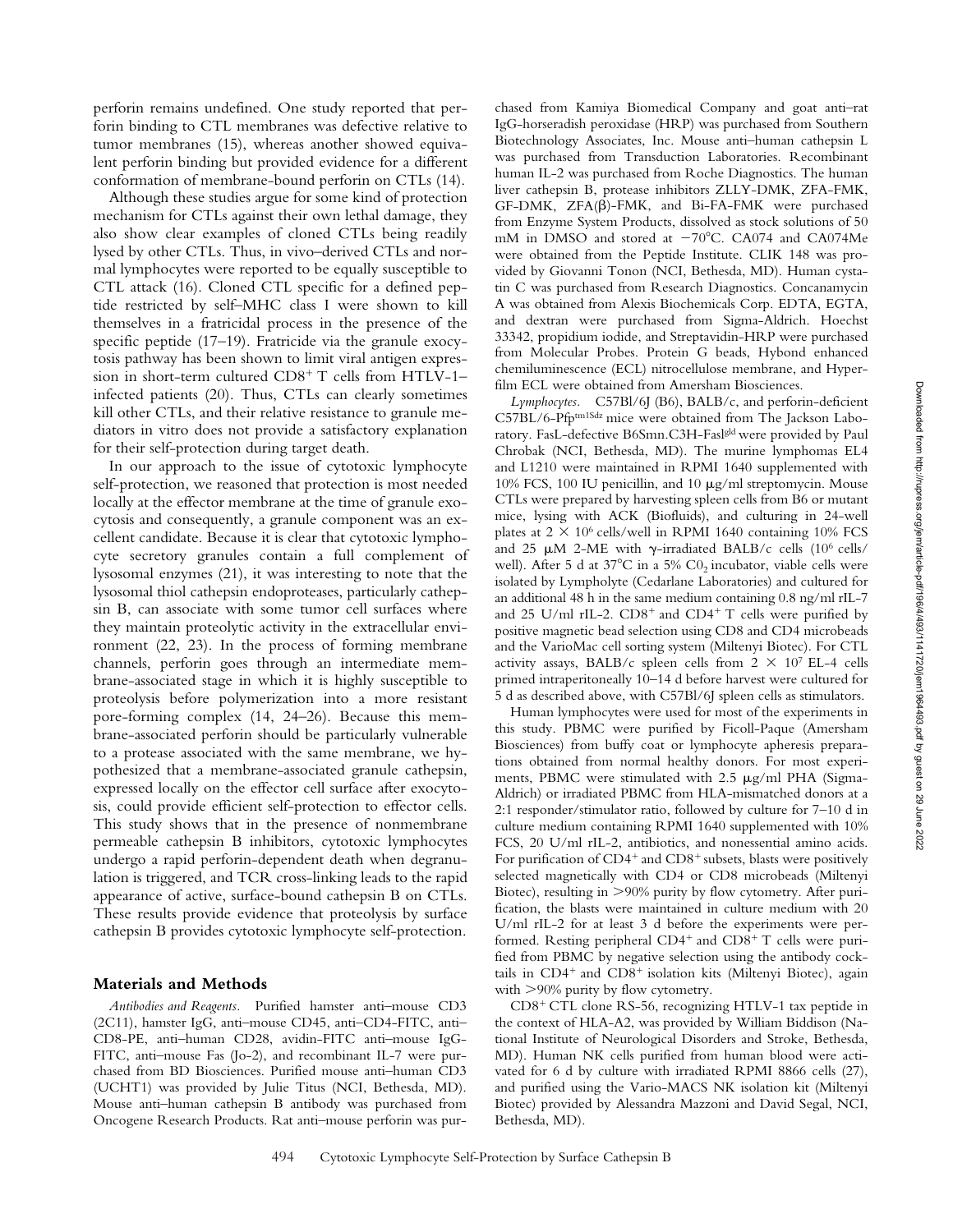*In Vitro Suicide Experiments.* Flat-bottom 96-well plates were coated with 10  $\mu$ g/ml anti-CD3 or isotype-matched IgG in bicarbonate buffer, pH 8.5, overnight at  $4^{\circ}C$ , and then washed with medium. Standard conditions for suicide experiments used 200  $\mu$ l activated CD8<sup>+</sup> T blasts of 10<sup>6</sup> cells/ml complete medium with and without cathepsin inhibitors incubated for 4 h in a  $CO<sub>2</sub>$ incubator. The plates were then spun and the supernatant was removed, followed by staining with  $5 \mu g/ml$  propidium iodide or Hoechst 33342 in HBSS for 10 min at 37°C before fluorescence microscopy.

*Flow Cytometry.* CD4/CD8 phenotyping was performed by incubating 1  $\mu$ g appropriate antibody with 10<sup>6</sup> cells in 100  $\mu$ l, followed by washing and flow cytometry with a FACScan™ (BD Biosciences). For cathepsin B and cathepsin L staining, CTLs were harvested and incubated with 10  $\mu$ g/ml anticathepsin mAbs or control IgG for 1 h on ice. After washing, cells were incubated with 5  $\mu$ g/ml of FITC-anti-mouse IgG for 30 min and samples were analyzed by flow cytometry.

*Cytotoxicity Assays.* 51Cr-labeled B6 anti-BALB/c MLR cells were mixed with varying numbers of L1210 cells in the presence or absence of 10  $\mu$ M CA074 for 4 h at 37°C in 5% CO<sub>2</sub> in 96well plates (see Fig. 3, A and B). After 4 h,  $100 \mu l$  supernatant were harvested for counting. EL-4 target cells were labeled with  $\text{Na}_2^{\,51}\text{Cr}_2\text{O}_7$  (200 µCi in 0.5 ml HBSS plus 10% FCS) for 45 min at  $37^{\circ}$ C (see Fig. 3, C–E). After washing twice with complete medium, 10<sup>4</sup> target cells were incubated with varying numbers of BALB/c anti-B6 MLR cells in the presence or absence of 10  $\mu$ M CA074 for 4 h at  $37^{\circ}$ C in 5% CO<sub>2</sub> in 96-well plates. After 4 h, 125  $\mu$ l supernatant were harvested for counting and replaced with 125  $\mu$ l medium for  $\sim$ 12 h of additional incubation. As a toxicity control for CA074, CTLs were mixed with 10  $\mu$ M CA074 for 16 h before carrying out cytotoxicity assays with 51Crlabeled EL-4 cells.

*Surface Cathepsin B Characterization.* Human RS-56 CTLs were incubated on wells coated with anti-CD3 or control IgG for 2 h at 37C. After washing with cold HBSS, they were incubated in HBSS with or without 2 mM Mg-EGTA or Ca-EDTA for 10 min at 37°C. Supernatants were harvested, concentrated with a Savant SpeedVac (Savant Instruments), dissolved, dialyzed, run on a 12% reduced SDS gel, and blotted onto nitrocellulose membranes. These were then incubated with 10  $\mu$ g/ml anticathepsin B mAb, probed with HRP-anti–mouse IgG, and developed using ECL (Amersham Biosciences). For detection of surface cathepsin B, CTLs were cultured on plate-bound anti-CD3 for 2 h at 37°C. Cells were washed with PBS and incubated with 0.5 mM EDTA in PBS for 10 min at  $37^{\circ}$ C. Cells were spun down, washed with PBS, and stained with anti-cathepsin B mAb followed by FITC-anti–mouse IgG.

To detect the active form of cathepsin B, CTL clone RS-56 was cultured on plate-bound anti-CD3 or isotype Ig for 2 h at  $37^{\circ}$ C and stained with 1  $\mu$ M membrane-impermeant biotinylated cathepsin B–specific epoxysuccinyl peptide affinity label NS196 for 45 min at 37°C. Cells were washed twice with HBSS followed by staining with 10  $\mu$ g/ml streptavidin-FITC for 45 min on ice. Samples were analyzed by flow cytometry.

To show that cathepsin B–specific affinity label NS-196 reacts with one 32-kD protein corresponding to cathepsin B single chain form, human CTL clone RS56 was stimulated with platebound anti-CD3 or isotype Ig for 2 h at  $37^{\circ}$ C. Cells were harvested, washed twice with HBSS, and counted for cell number. Samples with equal cell numbers were pulsed with or without 0.1  $\mu$ M NS196 for 1 h at 37°C and then washed twice with HBSS. Cells were lysed with 200  $\mu$ l lysis buffer (0.5% Triton X-100 in

HBSS) for 30 min at room temperature. Supernatants were harvested by centrifugation and biotinylated cathepsin B was immunodepleted with 10  $\mu$ g/ml rabbit polyclonal antihuman cathepsin B or rabbit Ig plus protein G beads. Supernatants were harvested, concentrated with a Savant SpeedVac, and dissolved in nonreducing SDS sample buffer. Samples were run on 12% SDS gel and blotted onto a nitrocellulose membrane. For labeling whole CTLs, cells were lysed with lysis buffer and incubated with 0.1  $\mu$ M NS196 for 1 h at 37°C. The lysate proteins were precipitated with 3.3% TCA, washed twice with acetone, and dissolved in HBSS. Samples were mixed with nonreducing SDS sample buffer and run on 12% SDS gel and then blotted onto a nitrocellulose membrane. The membrane was blocked with 3% nonfat dry milk in TBST (Tris-buffered saline with 0.1% Tween 20) overnight at 4°C. The membrane was incubated with Streptavidin-HRP (0.16  $\mu$ g/ml in TBST) for 30 min at room temperature and then washed three times with TBST and developed using ECL (Amersham Biosciences).

*Perforin Cleavage by Purified Cathepsin B.* B6 anti-BALB/c MLR cells (25  $\times$  10<sup>6</sup>/ml in PBS plus 0.5 M NaCl) were freeze-thawed six times and the supernatant was harvested by centrifugation. Aliquots of 1.2  $\times$  10<sup>5</sup> cell equivalents were treated with 258 ng/ml purified human liver cathepsin B in 50 mM phosphate buffer, pH 6.0, for various time periods, and mixed with SDS sample buffer. Reduced 12% SDS gels were run and blotted onto a nitrocellulose membrane. After blocking with 3% nonfat dry milk in TBST overnight at  $4^{\circ}$ C, the membranes were incubated with 0.5  $\mu$ g/ml antiperforin mAb followed by HRP-anti–rat IgG. The blots were developed using ECL (Amersham Biosciences).

## **Results**

*CD8*- *Blasts Undergo Rapid Suicide via Granule Exocytosis When Cultured on Anti-CD3 in the Presence of Cathepsin Inhibitors.* If thiol cathepsin endoproteases participate in cytotoxic lymphocyte self-protection, inhibiting them during degranulation would be expected to induce effector cell suicide. The experiment in Fig. 1 A shows that surfacebound anti-CD3 induces death within 4 h of  $\sim$ 10–15% of murine CD8<sup>+</sup> T cells from a primary MLR culture. However, in the presence of two irreversible inhibitors of thiol cathepsin endoproteases, ZFA-FMK (28) and ZLLY-DMK (29), 35–55% of these cells died, with similar numbers obtained by measuring apoptotic nuclear morphology or lytic membrane damage. These peptide-based cathepsin inhibitors displayed no toxicity in the absence of CD3 cross-linking (inset bars). As specificity controls for the reactivity of these inhibitors, we used the  $\beta$  amino acid–containing homologue  $ZF(\beta)A-FMK$  and the cathepsin C inhibitor GF-DMK, which contain identical reactive groups but do not inactivate cathepsin endoproteases. These control compounds failed to promote CTL death when CD3 was crosslinked (Fig. 1 A). As additional controls, CTLs were incubated on wells coated with anti-CD45, which induces attachment without degranulation. Cathepsin inhibitors did not promote death under these conditions (Fig. 1 A).

This TCR-induced CTL death in the presence of cathepsin inhibitors could be interpreted as a form of activated cell death, which in T cells has been strongly associated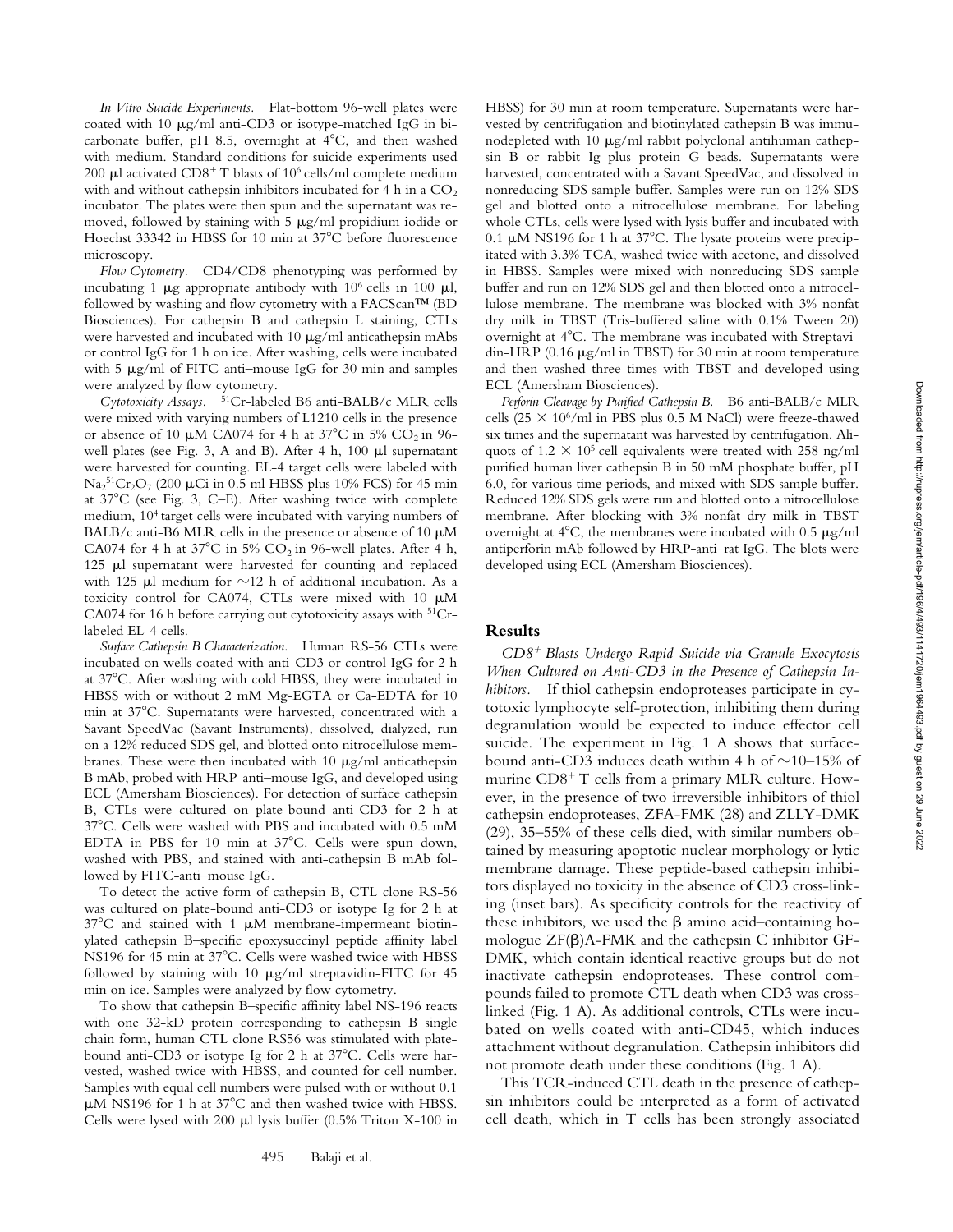

Figure 1. Alloactivated mouse CD8<sup>+</sup> T cell death induced by anti-CD3 in the presence of cathepsin inhibitors. (A) CD8<sup>+</sup> T cells from B6 mice activated by a primary MLR culture were incubated for 4 h with and without the indicated cathepsin inhibitors on wells coated with anti-CD3 or anti-CD45 (filled bars) or control hamster or mouse IgG (inset open bars). Cell death was measured microscopically by nuclear propidium iodide staining (measuring membrane integrity, solid bars) or apoptotic nuclear morphology using Hoechst 33342 (gray bars). The cathepsin inhibitors ZLLY-DMK, ZFA-FMK, and controls GF-DMK and ZFA-FMK, were used at final concentrations of 50  $\mu$ M. Error bars show SEM of triplicate samples. (B) Murine-alloactivated CD8<sup>+</sup> MLR blasts were incubated with 50  $\mu$ M cathepsin inhibitor ZLLY-DMK in the presence of  $10 \mu g/ml$  IgG anti-Fas antibody,  $1\mu$ M concanamycin A (Ccm A), or 2.5 mM EGTA. Cell death was assessed after 4 h by propidium iodide staining in anti-CD3– (solid bars) or control hamster IgG–coated wells (inset open

bars). (C) Alloactivated CD8<sup>+</sup> MLR blasts from perforin knockout or *gld* mice were incubated 4 h with or without 50  $\mu$ M cathepsin inhibitor ZLLY-DMK. Cell death by propidium iodide was measured in wells coated with anti-CD3 (solid bars) or control IgG (open inset bars). (D) Kinetics of death of human CTL clone RS-56 induced by plate-bound anti-CD3 in the presence of 50  $\mu$ M cathepsin inhibitor ZFA-FMK.  $\Box$ , no anti-CD3 or ZFA-FMK. (E) Density dependence of CTL death as in D, measured at 4 h.  $\nabla$ , CTL incubated with 50  $\mu$ M ZFA-FMK on plate-bound anti-CD3;  $\diamond$ , same as  $\nabla$ with  $2 \times 10^6$  kD dextran added to a final concentration of 5% to increase medium viscosity to block fratricidal killing; , anti-CD3 with no ZFA-FMK; , ZFA-FMK with no anti-CD3.

with the FasL/Fas death pathway. Although such activation-induced cell death is typically observed only 12–16 h after TCR ligation, several approaches were taken to address the relative roles of the FasL–Fas and granule exocytosis pathways in this T cell death. An IgG anti-Fas mAb that blocks the FasL–Fas death pathway (6) had no effect on CTL death induced by anti-CD3 in the presence of the cathepsin inhibitor ZLLY-DMK (Fig. 1 B). In contrast, clear inhibition was observed in the presence of the granule proton pump inhibitor concanamycin A, which blocks the granule exocytosis cytotoxicity death pathway (30), and in the presence of EGTA, which blocks CTL degranulation (31) and perforin function.

The role of the granule exocytosis pathway in this death was additionally confirmed using T cells from perforin knockout and *gld* (FasL-mutant) mice. As shown in Fig. 1 C, activated CD8<sup>+</sup> T cells from the former did not show significant death when incubated on anti-CD3–coated wells in the presence of ZLLY-DMK or ZFA-FMK, whereas the latter showed death induction similar to control mice.

Fig. 1 D illustrates the kinetics of death in the cloned human CTL line RS-56 induced by anti-CD3 in the presence of cathepsin inhibitor ZFA-FMK, which increases between 1 and 4 h, paralleling the secretion of granule enzymes under these conditions (32). Similar results were obtained with mouse CTL (unpublished data). To probe whether this death is cell autonomous (suicidal) or involves an interaction between two cells (fratricidal), we used a previous approach for activation-induced cell death via the FasL–Fas pathway (33). Unlike the latter case of fratricide, the activationinduced death of CTL in the presence of cathepsin inhibitor was not dependent on cell concentration, nor was it inhibited by viscous dextran solutions that inhibit standard CTL killing assays (Fig. 1 E). Thus, in the presence of cathepsin inhibitors, anti-CD3 induces a cell-autonomous suicidal death, as expected for a failure in CTL self-protection.

*Rapid Activation-induced Death of Cytotoxic Effector Cells Occurs in the Presence of Membrane-impermeant, Cathepsin B–specific Inhibitors.* The experiments described above indicate that activated mouse and human CD8<sup>+</sup> T cells die when induced to degranulate in the presence of cathepsin inhibitors. To define the cell types that are capable of undergoing this death, purified subpopulations of human blood lymphocytes were cultured under activating conditions to induce degranulation. As shown in Fig. 2 A, human CD8<sup>+</sup> T cell blasts, highly active as cytotoxic effector cells, died within 4 h when incubated on anti-CD3–coated wells in the presence of cathepsin inhibitors. On the other hand, resting human CD8- T cells and CD4- blasts did not die when incubated on wells coated with both anti-CD3 and anti-CD28. Highly cytolytic CD56<sup>+</sup> cultured human NK cells showed a pronounced death when triggered to degranulate with immobilized anti-CD16 (34) in the presence of cathepsin inhibitors. As with CTLs, these inhibitors showed no evidence of toxicity in the absence of the degranulating stimulus. Thus, the lymphocyte death response after a degranulation stimulus in the presence of cathepsin inhibitors reflects their cytotoxic potential via the granule exocytosis pathway.

These cathepsin inhibitors are small hydrophobic peptides that can readily permeate cells and inactivate intracellular thiol proteases including cathepsins B, L, and H, as well as calpain. However, cathepsin protection of degranulating cytotoxic lymphocytes against perforin attack is expected to occur in an extracellular location. Fig. 2 B shows that the membrane-impermeant 13-kD protein cathepsin inhibitor cystatin C facilitates activation-induced CD8<sup>+</sup> T cell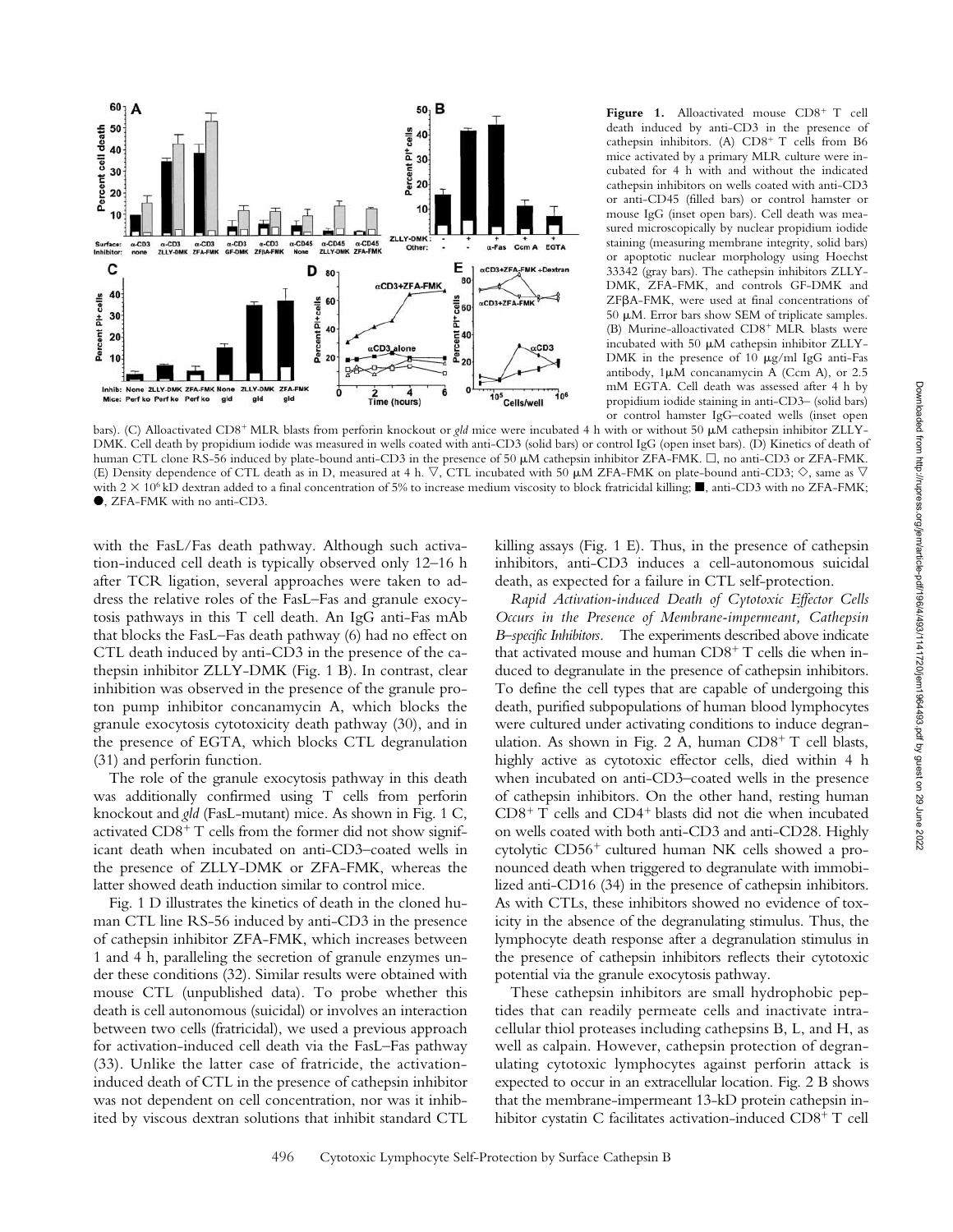

suicide as well as ZLLY-DMK, arguing that cathepsin inhibition at an extracellular location is sufficient for this death.

Although cathepsins B, L, and H generally have a similar proteolytic cleavage specificity, detailed structural studies of cathepsins B and L have recently allowed the design of a new generation of highly selective inhibitors (35). These compounds are based on the general thiol protease inhibitor E64 with the covalently reactive epoxysuccinyl moiety linked to peptides that bind selectively to the active sites of these proteases. The cathepsin B–specific inhibitor CA074 is available as a cell-permeant methyl ester (CA074Me) as well as the membrane-impermeant anionic form (CA074; reference 36). As shown Fig. 2 C, both CA074 and CA074Me facilitated CD8<sup>+</sup> T cell death after TCR cross-linking. Concentrations of  $\leq 1$   $\mu$ M were sufficient for these cathepsin B inhibitors, whereas concentrations of  $>25$   $\mu$ M were required in the case of ZLLY-DMK and ZFA-FMK (unpublished data). In contrast to the potent effect of the cathepsin B–specific inhibitor, the cathepsin L–specific homologous epoxysuccinyl-based inhibitor CLIK 148 failed to induce suicide in degranulating T cells at micromolar concentrations (Fig. 2 C). Thus, these functional experiments indicate that surface cathepsin B is required for activation-induced suicide of cytotoxic effector cells.

NS-196 is another epoxysuccinyl-based cathepsin B–specific inhibitor, which was synthesized as a biotinylated peptide affinity reagent and shown to be impermeable to cell membranes (37). Similar to CA074, this reagent sensitized CTLs to activation-induced suicide at submicromolar concentrations (Fig. 2 D). Thus, two distinct, highly cathepsin B–specific membrane-impermeable inhibitors potently showed this ability, implicating extracellular cathepsin B in self-protection.

*CTLs Die upon Target Cell Recognition in the Presence of Surface Cathepsin B Inhibitor CA074.* To test whether surface cathepsin B inhibition causes CTLs to die upon target

Figure 2. Activation-induced suicide of cytotoxic effectors in the presence of membrane-impermeant cathepsin B inhibitors. (A) Human CD8<sup>+</sup> T cell blasts, resting blood CD8<sup>+</sup> cells, CD4<sup>+</sup> T cell blasts, and NK cells were incubated for 4 h with and without 50  $\mu$ M cathepsin inhibitors ZLLY-DMK or ZFA-FMK. Cell death was assessed by propidium iodide from wells coated with control IgG (open inset bars) or the indicated degranulating stimuli (open bars). Striped bars, no inhibitor; solid bars, ZLLY-DMK; gray bars, ZFA-FMK.(B) Alloactivated mouse CD8- T cell blasts were incubated for 4 h on anti-CD3– coated wells (solid bars) or control IgG (open inset bars) with or without 10  $\mu$ M cystatin C or 50  $\mu$ M ZLLY-DMK, and cell death was assessed by propidium iodide. (C) Alloactivated CD8<sup>+</sup> BALB/c T cells were incubated on wells coated with anti-CD3 (solid bars) or control IgG (open inset bars) for 4 h in presence or absence of the indicated cathepsin inhibitors and stained with propidium iodide. (D) Same conditions as in C, comparing NS-196 and ZLLY-DMK.

cell recognition, we performed an experiment in which either CTLs or target cells were labeled with 51Cr. Allospecific mouse CTLs that potently killed L1210 tumor targets in a 4-h assay (Fig. 3 A) were killed by incubation with these target cells for 4 h in the presence of CA074 (Fig. 3 B). Thus, triggering the CTL TCR with antibodies or antigen gives equivalent suicide when surface cathepsin B is inhibited.

Previous experiments using the cathepsin inhibitor ZFA-FMK as a control for caspase inhibitors showed that it failed to inhibit CTL-mediated target lysis or apoptotic injury (6, 38). When CA074 was tested for its ability to block CTL-mediated target death in a standard 4-h assay, little or no inhibition was found at concentrations up to 50  $\mu$ M (Fig. 3 C). If most of the target death in this assay resulted from initial encounters of CTL with their targets, this antigen-triggered suicide would not be expected to influence levels of target lysis. However, when we later examined target lysis in the same wells by replacing the supernatants harvested at 4 h with fresh medium and reharvesting after an additional overnight incubation, CA074 was seen to have a clear inhibitory effect on this delayed target lysis (Fig. 3 D). When calculated by lytic units (horizontal shift in the curves), 10  $\mu$ M CA074 inhibits  $\sim$ 75% of this late cytotoxicity. To control the possibility that CA074 exerts a delayed inhibition of CTL function, the inhibitor was preincubated with CTL for 16 h before adding target cells. Averaging several experiments of this type shows that CA074 inhibits delayed target death at  $\sim$ 60%, compared with  $\sim$ 20% inhibition during a 4-h assay. Thus, surface cathepsin B inhibition blocks CTL function, as expected for an agent that defeats self-protection.

*Cathepsin B Is Rapidly Expressed on the CTL Surface upon TCR Stimulation.* Using flow cytometry, cells from a human CD8<sup>+</sup> CTL clone were examined for surface expression of cathepsin B after a degranulation stimulus. Fig. 4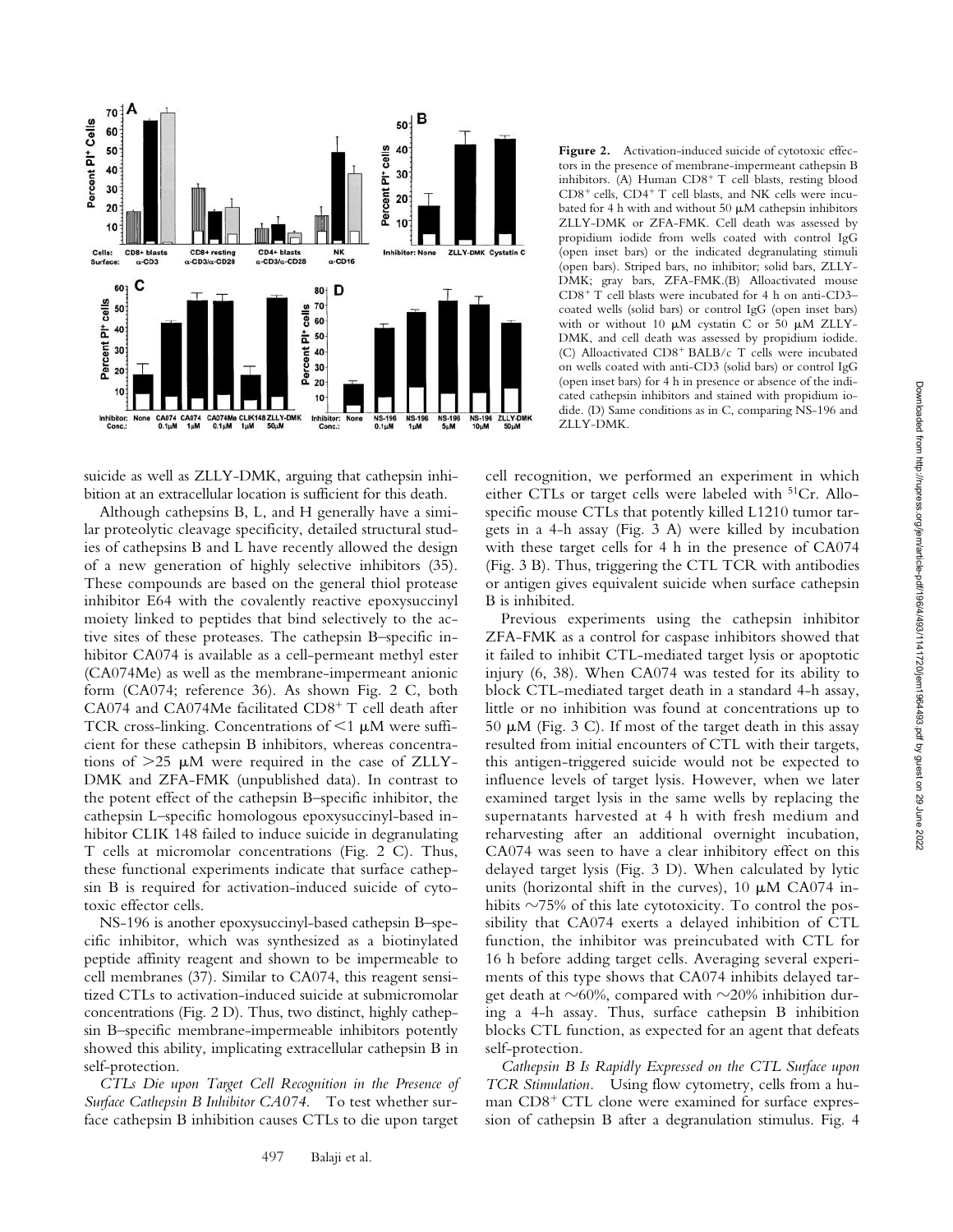

Figure 3. CTL suicide during target cell lysis. (A) Lysis of H-2<sup>d</sup>–bearing L1210 tumor cells by H-2d–reactive CTL in a 4-h assay. (B) Lysis of  $51Cr$ -labeled CTL (10<sup>4</sup>/well) used in A when incubated for 4 h with L1210 target cells in the presence of 10  $\mu$ M CA074.  $\blacktriangle$ , CA074;  $\triangle$ , no inhibitor. (C-D) H-2<sup>b</sup>-reactive CTL were mixed with 51Cr-labeled EL4 cells in the presence or absence of 10  $\mu$ M CA074. After 4 h, 125  $\mu$ l supernatant were harvested for counting (C) and replaced with 125  $\mu$ l of medium for  $\sim$ 12 h of additional incubation. D shows the second harvest. As a toxicity control for CA074 in D, the CTLs in C were incubated with 10  $\mu$ M CA074 for 16 h before the cytotoxicity assay with  ${}^{51}Cr$ -labeled EL-4 cells.  $\Box$ , no inhibitor;  $\nabla$ , 10  $\mu$ M CA074. (E) Mean inhibition of CTL lytic activity from multiple experiments like those shown in C and D, calculated by lytic units (horizontal shift between cytotoxicity dose response curves).

shows that nonstimulated CTL did not express significant levels of surface cathepsin B, although it was minimally detectable in some experiments. However, within 2 h after exposure to plate-bound anti-CD3, cathepsin B was clearly increased with a homogenous peak of positive cells. In contrast, cathepsin L showed weak surface expression on unstimulated CTL, which was not increased after CD3 cross-linking.

Because the association of active cathepsin B with tumor cell surfaces has been shown to be dependent on divalent cations (22), we tested whether this was also the case with CTL. Fig. 5, A and B, show that the EDTA treatment that removes surface cathepsin B from tumor cells also removes it from recently degranulated CTL. Fig. 5 C shows an experiment in which the released cathepsin B was immunoprecipitated from supernatants after treating such CTL under selective conditions for  $Ca^{+2}$  and  $Mg^{+2}$ chelation. Western blots of such supernatants (Fig. 5 C) showed that the 32-kD "one-chain" form of cathepsin B was only detectable when CTL had been precultured on anti-CD3–coated wells to trigger degranulation, and when



**Figure 4.** TCR cross-linking rapidly increases CTL surface expression of cathepsin B, but not cathepsin L. (B and D) CD8<sup>+</sup> cloned human CTL were incubated on surface-bound anti-CD3, or (A and C) isotype IgG for 2 h at 37C. (A and B) Cells were then stained with anti-cathepsin B or (C and D) with anti-cathepsin L antibody followed by FITC-anti–mouse IgG (heavy lines). Dashed lines show staining by normal IgG controls.

free calcium. Western blots of human CTL lysates show that cathepsin

they were subsequently incubated in Mg-EGTA to chelate

B expression in these cells occurs as either the 32-kD onechain form or the additionally processed 25-kD "twochain" form. In some CTL preparations these two forms are expressed in roughly equal proportions, whereas in other preparations one or the other isoforms is dominant. In the experiment shown in Fig. 5, the whole CTL lysate expresses  $\sim$ 10 times more 25-kD cathepsin B, although the 32-kD form is visible in longer exposures.

*CTL Surface Cathepsin B Is Enzymatically Active and the Sole Target of NS-196.* Because lysosomal cathepsin B might be unstable and inactive at neutral pH, the hypothesis



**Figure 5.** Surface cathepsin B on TCR-activated CTL is released by EGTA and is the single chain form. CD8<sup>+</sup> cloned human CTL were stimulated with plate-bound anti-CD3 for 2 h at 37°C, washed with PBS, and (A) incubated with PBS or (B) 0.53 mM EDTA in PBS for 10 min at 37C. After washing, cells were incubated with anti-cathepsin B (heavy line) followed by anti–mouse Ig-FITC (dashed line shows control with no anticathepsin B). (C) Anti-CD3–treated CTL as in A and B were incubated with 2 mM Mg-EGTA or Ca-EDTA in HBSS for 10 min at 37C. Supernatants were analyzed by blotting with anti-cathepsin B. The last lane shows whole CTL dissolved in SDS sample buffer and run directly (1/20 of the cell-equivalent input of other lanes).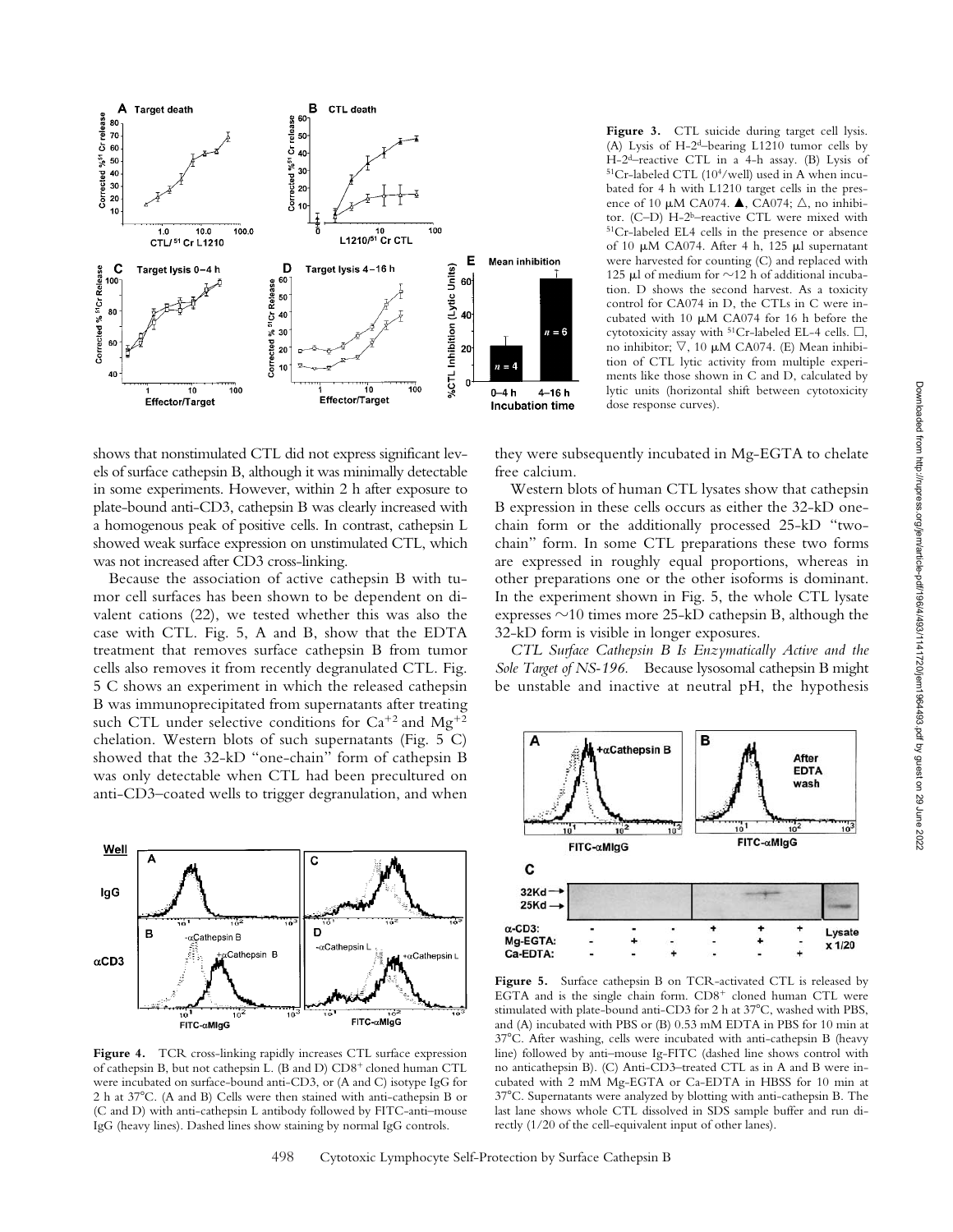

**Figure 6.** Surface cathepsin B on TCR-activated T cells is active and the target of NS-196. (A) Detection of biotinylated NS-196 on the CTL surface after degranulation. Flow cytometry of CD8<sup>+</sup> cloned human CTL RS-56 after culture on wells coated with anti-CD3 or isotope control for 2 h, followed by treatment with or without 1  $\mu$ M NS-196, which was detected by FITC-streptavidin. (B) Identification of cathepsin B as the molecular target of NS-196. CTL clone RS-56 was incubated for 2 h on anti-CD3– or IgG-coated wells, followed by incubation with or without  $0.1 \mu M$  NS-196. Cells were lysed with Triton X-100 and immunodepleted with beads containing anticathepsin B antibody or control rabbit IgG. The remaining lysate was run on a 12% nonreduced SDS gel, blotted onto nitrocellulose,

probed with Streptavidin-HRP, and developed using ECL. The right lane shows the biotinylation pattern when the whole CTL lysate was labeled with  $0.1 \mu M$  NS-196 and run directly (1/10 of the cell-equivalent input of other lanes).

that it provides self-protection for cytotoxic lymphocytes by cleaving perforin is open to question. On the other hand, it has been shown that cathepsin B on the surface of tumor cells is enzymatically active (23). We probed for the activity of CTL surface cathepsin B by testing whether it is reactive with the biotinylated cathepsin B–specific affinity reagent NS-196, which sensitizes CTL to activationinduced suicide (Fig. 2 D). This reagent undergoes covalent reaction with the active site cysteine in a step that mimics proteolysis. As shown by flow cytometry in Fig. 6 A, the NS-196 reagent biotinylates resting CTL surfaces to a small extent (variable in different experiments), but after degranulation a greatly increased biotinylation is observed, as predicted if the immunoreactive cathepsin B (Fig. 4) is enzymatically active. Fig. 6 B shows streptavidin blots of NS-196–treated CTL with and without degranulating stimuli. NS-196 biotinylates a single 32-kD protein in untreated CTL (compatible with the slight biotinylation seen in Fig. 6 A), and this band is greatly enhanced by the degranulation stimulus. Immunodepletion of the lysate with anticathepsin B specifically removes the biotinylated 32-kD band, demonstrating that the only protein significantly labeled by NS-196 during its inactivation of self-protection is cathepsin B.

*Cathepsin B Cleaves Perforin.* The above data clearly implicate surface cathepsin B in cytotoxic lymphocyte selfprotection, but do not directly address the molecular target of cathepsin B. Given previous data showing that membrane-associated perforin is highly susceptible to proteolysis (26), and the proximity of degranulated surface cathepsin B to perforin associated with effector cell membranes, perforin is an obvious candidate. To see if this protease is capable of degrading perforin, we incubated purified cathepsin B with CTL extracts containing perforin and monitored digestion with Western blots. The results show that perforin is efficiently digested by cathepsin B, a process that is inhibited by CA074 (Fig. 7).

# **Discussion**

The experiments described above provide strong support for the model of cytotoxic lymphocyte self-protection shown in Fig. 8. The essential feature of this model is that self-protection is provided by surface membrane cathepsin B expressed as a result of degranulation. The data we have presented support this model with functional evidence that cathepsin B inhibitors sensitize cytotoxic lymphocytes to



**Figure 7.** Perforin cleavage by cathepsin B. (A) Perforin from CTL extracts was treated with 258 ng/ml purified cathepsin B for various times and analyzed by blotting with anti-perforin antibody. (B) Mean densitometric analysis of perforin degradation by cathepsin B. Three experiments are shown.

499 Balaji et al.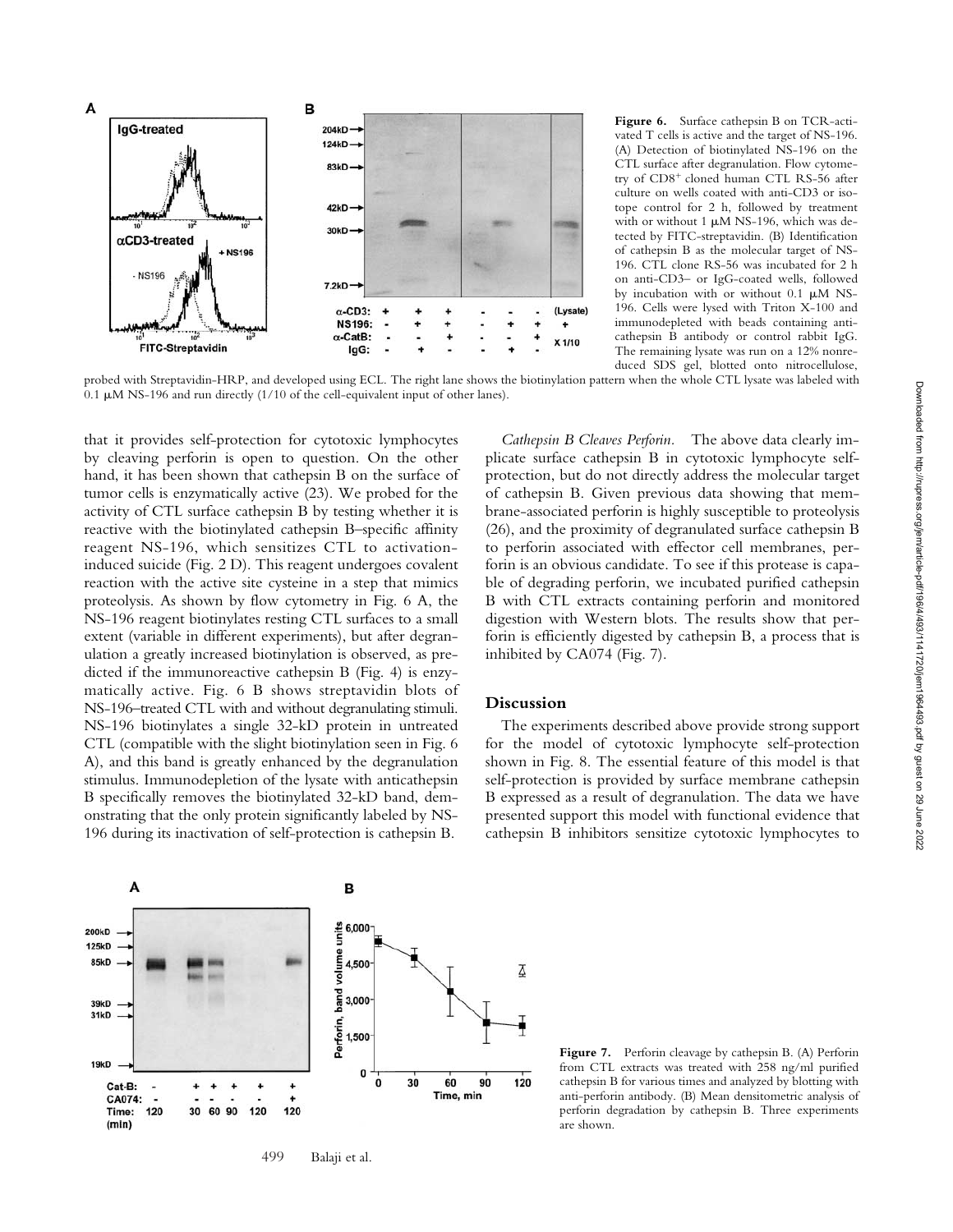activation-induced suicide, as well as evidence for the cell surface expression of active cathepsin B triggered by degranulation. This model provides a rational explanation for the considerable literature bearing on cytotoxic lymphocyte self-protection (8). Because it postulates that expression of the critical cathepsin B self-protective molecule is local and transient, cytotoxic lymphocytes would be vulnerable to fratricidal attack. The model postulates that selfprotection occurs before perforin-mediated membrane damage, which is the most upstream of the series of damaging events leading to target cell death.

Our functional data show that cytotoxic lymphocytes induced to degranulate in the presence of membrane-impermeant cathepsin B–specific protease inhibitors die rapidly via a perforin-dependent suicide process. T his death process occurs in cytotoxic T and NK cells, but not in T cells lacking the granule exocytosis cytotoxicity pathway. This suicide does not occur in perforin-deficient CTL and is inhibited by the granule proton pump poison concanamycin A and calcium chelation, all of which implicate the granule exocytosis cytotoxicity pathway.

Extracellular cathepsin B is implicated by the data in Fig. 2, which shows that two different membrane-impermeant cathepsin B–specific protease inhibitors sensitize CTL to this activation-induced suicide. Cathepsin B is the only protease inactivated by all the inhibitors sensitizing CTL activation suicide, which include general thiol cathepsin inhibitors such as fluoromethyl ketones (28), diazomethyl ketones (39), epoxysuccinyl peptide compounds (35), and cystatins (40). Other cysteine proteases expressed in mammalian cells, such as caspases and calpains, do not react with most of these inhibitors. The thiol cathepsin family is associated with lysosomes and shares sequence homology, but different family members display different enzymatic properties and tissue expression patterns (41, 42). Lymphocytes express the general lysosomal endoprotease cathepsins B, H, and L, as well as the exopeptidase cathepsin C (DPPI). Cytotoxic lymphocytes also express cathepsin W (43–46), whose enzymatic properties remain undescribed. However, CA074 and NS-196 are cathepsin B–specific reagents and



Figure 8. Surface cathepsin B model for cytotoxic lymphocyte selfprotection.

virtually inactive against cathepsins H or L (36, 37, 47, 48). As these compounds are the most potent inhibitors in sensitizing CTL activation suicide, the functional data implicate cathepsin B as the major component of CTL self-protection. Although cathepsin W, with its uncharacterized enzyme activity, could be the target of CA074 and NS-196, the experiments discussed below appear to rule out this possibility. However, our data do not rigorously exclude the possible role of other minor NS-196–reactive cathepsins in cytotoxic lymphocyte self-protection.

The second line of evidence implicating cathepsin B comes from our studies of its surface expression on CTL, which indicate that this protease is minimally expressed on the surface of resting CTL, but rapidly detectable there after degranulation (Fig. 4). This is compatible with cathepsin B secretion from the secretory granule, where it normally resides as one of the lysosomal granule components. The issue of how cathepsin B associates with the surface membrane is not fully resolved. This protein has no hydrophobic membrane domain and is normally found as a soluble protein in lysosomes, but active cathepsin B is expressed on the surface of some tumor cells (23). Because in the latter case the protease was released by EDTA, we performed the experiment shown in Fig. 5, which shows that cathepsin B bound to degranulated CTL is released by calcium chelation. However, calcium is not known to bind to cathepsin B and it is not clear what CTL surface component might be involved. A surface complex of procathepsin B and annexin II as found on tumor cell surfaces (22) would not be relevant to cytotoxic lymphocyte self-protection, as the proenzyme lacks the critical proteolytic activity. In our survey of various human CTL lines, Western blots detected both the 32-kD one-chain and the 25-kD twochain cathepsin B in varying proportions in lysates of different lines (unpublished data). However, the cathepsin B eluted off these degranulated CTL with EGTA always consisted of only the 32-kD form (e.g., Fig. 5), which was also the only NS-196–reactive molecule in CTL lysates (e.g., Fig. 6). These experiments show that the surface-expressed 32-kD cathepsin B in CTL is enzymatically active and seems to be specifically selected for surface expression, even in cells expressing a large amount of 25-kD cathepsin B (Fig. 5). One possible explanation is that a subpopulation of cathepsin B molecules in cytotoxic lymphocyte granules is bound to the granule membrane and that the molecular interactions providing membrane attachment also provide protection against the additional processing cleavages, giving rise to the two-chain form of cathepsin B in those granules. In any case, the role of cathepsin B in self-protection is definitively established by the experiment shown in Fig. 6, in which the NS-196 reaction conditions that defeat self-protection (Fig. 2 D) were shown to result in a single biotinylated 32-kD protein that was reactive with anticathepsin B.

The model in Fig. 8 proposes that cathepsin B cleaves membrane-associated perforin before it forms a pore. This is based on previous studies indicating that perforin initially binds to membranes via a reversible intermediate (14, 24,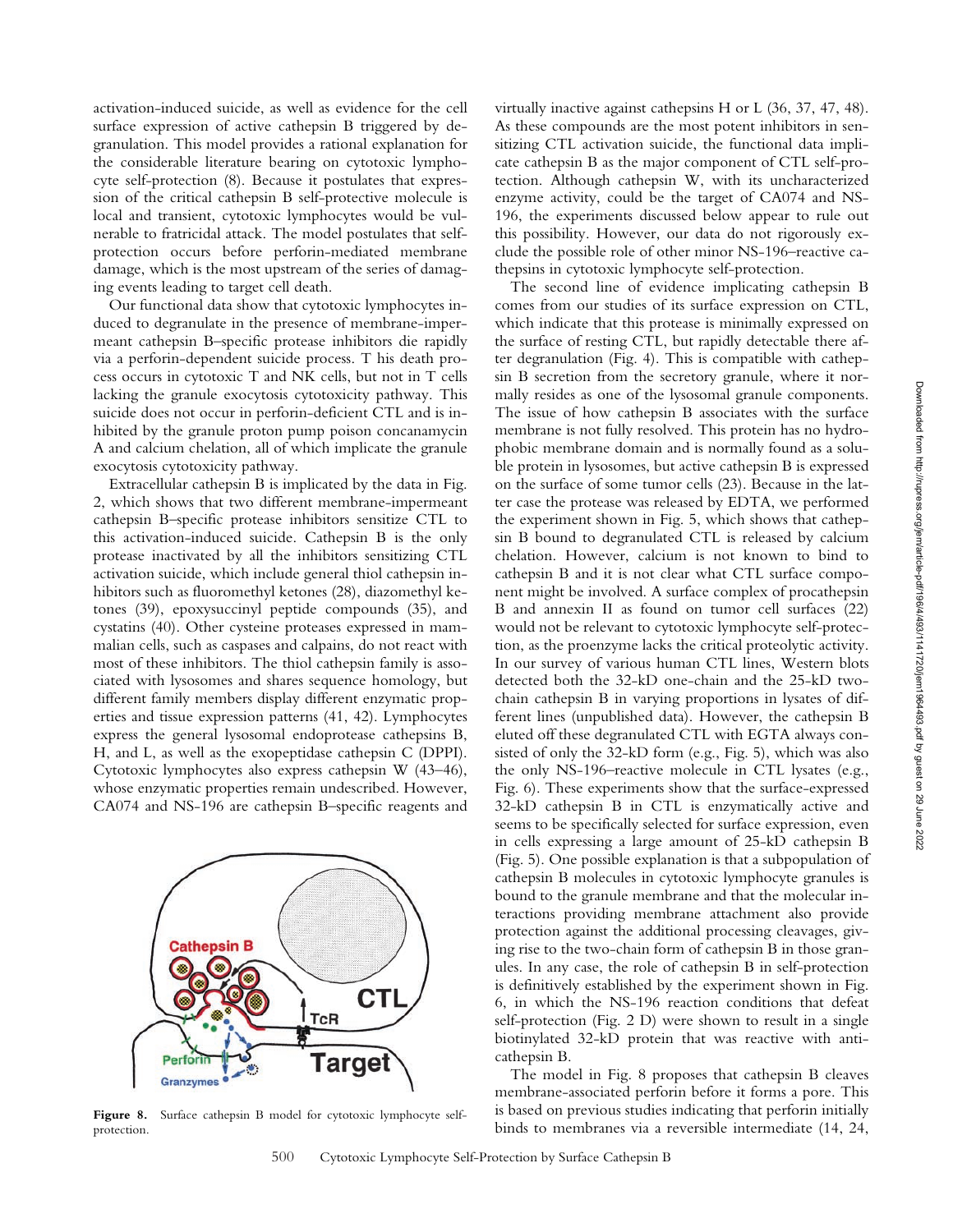25) that is highly susceptible to proteolysis by trypsin, chymotrypsin, and pronase (14, 26), proteases with distinctly different cleavage specificities. Because the surface-associated forms of cathepsin B and perforin appear to have different properties from the soluble proteins, it is difficult to experimentally mimic the local environment illustrated in Fig. 8. However, the experiment in Fig. 7 shows that cathepsin B readily cleaves perforin and that having both the protease and perforin associated with the same membrane would greatly enhance the efficiency of perforin degradation.

One other molecular model for cytotoxic lymphocyte self-protection that has been proposed involves the serpin granzyme B inhibitor, PI-9 (49, 50). This protein is expressed in the cytoplasm of cytotoxic lymphocytes and other cells, such as dendritic cells (51), and has been shown to be capable of blocking lymphocyte cytotoxicity when overexpressed in MCF-7 cells (50). Although it is possible that PI-9 plays a role in cytotoxic lymphocyte self-protection, its role remains speculative because (a) there is no direct evidence for a PI-9 role in self-protection, and (b) PI-9 specifically blocks granzyme B, and cytotoxic lymphocytes lacking granzyme B retain potent cytotoxic activity even if their ability to induce target apoptosis is diminished (52). Unless PI-9 protein is polarized within the effector cytoplasm after target recognition, it is hard to envision how this granzyme B inhibitor could provide self-protection while allowing fratricide. Nevertheless, PI-9 or other internal protease inhibitors could contribute to effector self-protection by mechanisms that are compatible with and complementary to surface cathepsin B protection.

It is possible that surface proteases, including cathepsin B, play a role in controlling the in vivo susceptibility of various cells to cytotoxic lymphocyte death. In many cases, virally infected cells decrease their recognizability by cytotoxic lymphocytes by either suppressing surface MHC or surface peptide expression in the case of CTL, or by interfering with NK cell activation (53). An alternative means of resisting cytotoxic lymphocyte attack is to induce resistance to the lethal damage itself. One such example may be the human leukemia cell line ML-2, which is recognized by NK cells but resistant to killing by either NK cells or perforin, apparently because of defective perforin binding (54). Expression of a surface protease such as cathepsin B could explain such tumor cell resistance to cytotoxic lymphocytes. Although the expression of surface cathepsins on tumor cells has been thought of as a means to free cells from tissue adhesions and allow metastasis (55), our results suggest that this protease may also allow resistance to attack by cytotoxic lymphocytes, which recent experiments clearly show are important in tumor surveillance (56).

Our finding that CTL and NK cells utilize surface cathepsin B for self-protection opens the possibility that its activity could be subject to physiological regulation. Its inhibition in vivo may lead to activation-induced suicide accompanying degranulation similar to what we have demonstrated experimentally. For example, Figs. 1 and 2 show a 10–18% background activation-induced death detectable at 4 h with both CTL and NK cells in the absence of added cathepsin inhibitors (Figs. 1 and 2). This death seems compatible with the slow perforin-dependent activationinduced death previously reported with activated CD8<sup>+</sup> T cells in vitro and in vivo (57, 58), and may reflect a physiological pathway for deleting CD8<sup>+</sup> T cells. The failure of normal CD8<sup>+</sup> T cell homeostasis after chronic viral infection in perforin knockout mice (59) suggests that CTL may kill themselves or each other when antigen persists. The fatal hyperproliferative syndrome in humans with perforin defects is characterized by infiltrating activated T cells and macrophages (4), suggesting that CTL cytotoxicity normally restrains these populations, possibly by third-party, fratricidal, and suicidal mechanisms. Thus, the role of surface cathepsin B in self-protection raises the question of whether naturally occurring protease inhibitors may compromise the efficiency of self-protection in vivo and therefore modulate T cell homeostasis.

We thank Charles Mainhart for suggestions and help with multiple experiments.

*Submitted: 2 November 2001 Revised: 4 June 2002 Accepted: 1 July 2002*

## **References**

- 1. Henkart, P.A. 1994. Lymphocyte-mediated cytotoxicity: two pathways and multiple effector molecules. *Immunity.* 1:343– 346.
- 2. Harty, J.T., A.R. Tvinnereim, and D.W. White. 2000. CD8- T cell effector mechanisms in resistance to infection. *Annu. Rev. Immunol.* 18:275–308.
- 3. Smyth, M.J., K.Y. Thia, S.E. Street, D. MacGregor, D.I. Godfrey, and J.A. Trapani. 2000. Perforin-mediated cytotoxicity is critical for surveillance of spontaneous lymphoma. *J. Exp. Med.* 192:755–760.
- 4. Stepp, S.E., R. Dufourcq-Lagelouse, F. Le Deist, S. Bhawan, S. Certain, P.A. Mathew, J.I. Henter, M. Bennett, A. Fischer, G. de Saint Basile, et al. 1999. Perforin gene defects in familial hemophagocytic lymphohistiocytosis. *Science.* 286: 1957–1959.
- 5. Straus, S.E., M. Sneller, M.J. Lenardo, J.M. Puck, and W. Strober. 1999. An inherited disorder of lymphocyte apoptosis: the autoimmune lymphoproliferative syndrome. *Ann. Intern. Med.* 130:591–601.
- 6. Sarin, A., M.S. Williams, M.A. Alexander-Miller, J.A. Berzofsky, C.M. Zacharchuk, and P.A. Henkart. 1997. Target cell lysis by CTL granule exocytosis is independent of ICE/ Ced-3 family proteases. *Immunity.* 6:209–215.
- 7. Rothstein, T.L., M. Mage, G. Jones, and L.L. McHugh. 1978. Cytotoxic T lymphocyte sequential killing of immobilized allogeneic tumor target cells measured by time-lapse microcinematography. *J. Immunol.* 121:1652–1656.
- 8. Martz, E. 1993. Overview of CTL-target adhesion and other critical events in the cytotoxic mechanism. *In* Cytotoxic Cells. Recognition, Effector Function, Generation, and Methods. M.V. Sitkovsky and P.A. Henkert, editors. Birkhauser, Boston. 9–45.
- 9. Luciani, M.F., J.F. Brunet, M. Suzan, F. Denizot, and P.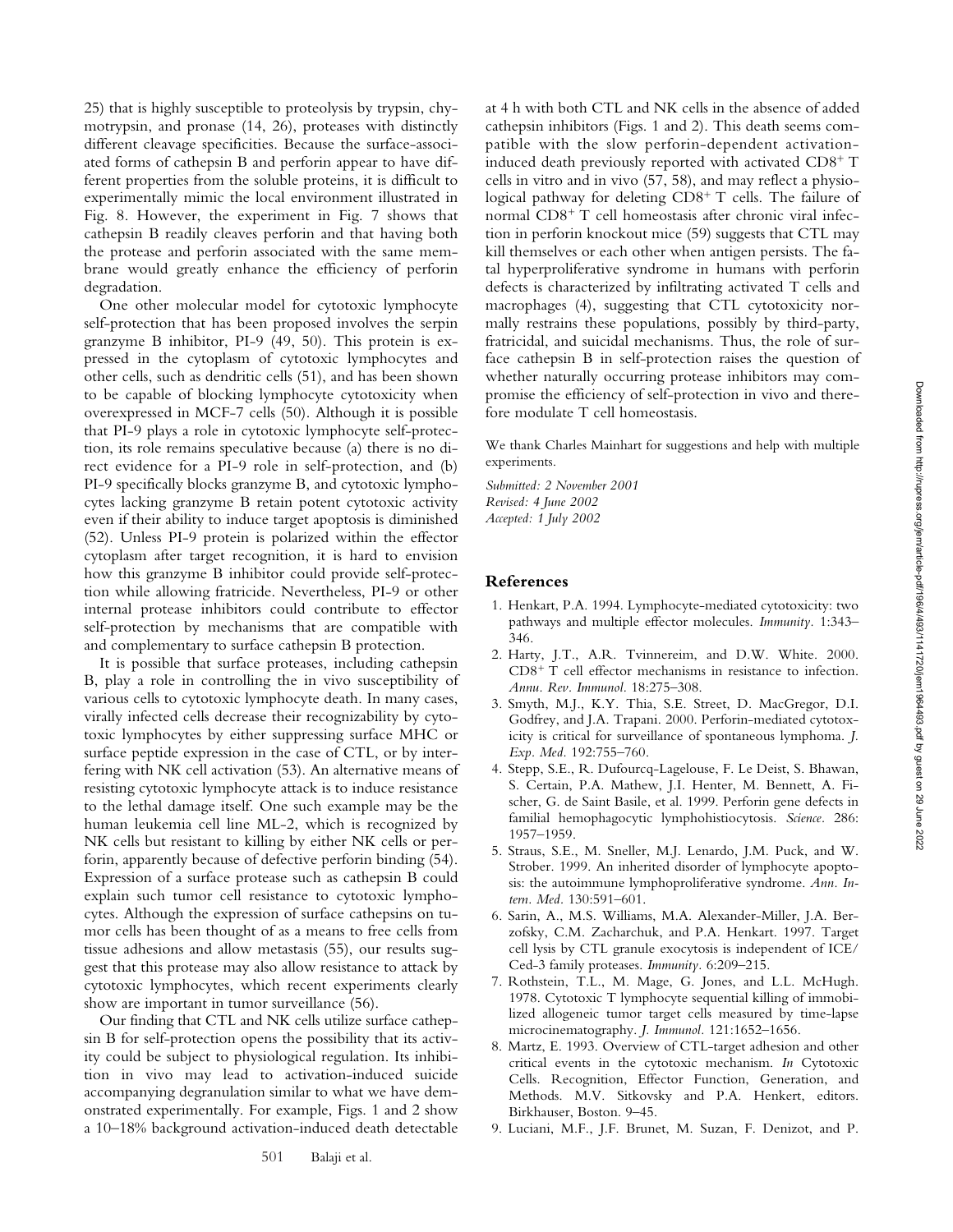Golstein. 1986. Self-sparing of long-term in vitro–cloned or uncloned cytotoxic T lymphocytes. *J. Exp. Med.* 164:962– 967.

- 10. Kranz, D.M., and H.N. Eisen. 1987. Resistance of cytotoxic T lymphocytes to lysis by a clone of cytotoxic T lymphocytes. *Proc. Natl. Acad. Sci. USA.* 84:3375–3379.
- 11. Blakely, A., K. Gorman, H. Ostergaard, K. Svoboda, C.C. Liu, J.D. Young, and W.R. Clark. 1987. Resistance of cloned cytotoxic T lymphocytes to cell-mediated cytotoxicity. *J. Exp. Med.* 166:1070–1083.
- 12. Verret, C.R., A.A. Firmenich, D.M. Kranz, and H.N. Eisen. 1987. Resistance of cytotoxic T lymphocytes to the lytic effects of their toxic granules. *J. Exp. Med.* 166:1536–1547.
- 13. Liu, C.C., S. Jiang, P.M. Persechini, A. Zychlinsky, Y. Kaufmann, and J.D. Young. 1989. Resistance of cytolytic lymphocytes to perforin-mediated killing. Induction of resistance correlates with increase in cytotoxicity. *J. Exp. Med.* 169: 2211–2225.
- 14. Muller, C., and J. Tschopp. 1994. Resistance of CTL to perforin-mediated lysis. Evidence for a lymphocyte membrane protein interacting with perforin. *J. Immunol.* 153:2470– 2478.
- 15. Jiang, S., D.M. Ojcius, P.M. Persechini, and J.D. Young. 1990. Resistance of cytolytic lymphocytes to perforin-mediated killing. *J. Immunol.* 144:998–1003.
- 16. Schick, B., and G. Berke. 1990. The lysis of cytotoxic T lymphocytes and their blasts by cytotoxic T lymphocytes. *Immunology.* 71:428–433.
- 17. Walden, P.R., and H.N. Eisen. 1990. Cognate peptides induce self-destruction of CD8<sup>+</sup> cytolytic T lymphocytes. Proc. *Natl. Acad. Sci. USA.* 87:9015–9019.
- 18. Su, M.W., P.R. Walden, D.B. Golan, and H.N. Eisen. 1993. Cognate peptide-induced destruction of CD8<sup>+</sup> cytotoxic T lymphocytes is due to fratricide. *J. Immunol.* 151:658–667.
- 19. Dutz, J.P., P.R. Walden, and H.N. Eisen. 1992. Effects of cognate peptides on cytolytic and proliferative activities of cloned cytotoxic T lymphocytes. *Int. Immunol.* 4:571–580.
- 20. Hanon, E., J.C. Stinchcombe, M. Saito, B.E. Asquith, G.P. Taylor, Y. Tanaka, J.N. Weber, G.M. Griffiths, and C.R. Bangham. 2000. Fratricide among CD8(+) T lymphocytes naturally infected with human T cell lymphotropic virus type I. *Immunity.* 13:657–664.
- 21. Page, L.J., A.J. Darmon, R. Uellner, and G.M. Griffiths. 1998. L is for lytic granules: lysosomes that kill. *Biochim. Biophys. Acta.* 1401:146–156.
- 22. Mai, J., R.L. Finley, Jr., D.M. Waisman, and B.F. Sloane. 2000. Human procathepsin B interacts with the annexin II tetramer on the surface of tumor cells. *J. Biol. Chem.* 275: 12806–12812.
- 23. Hulkower, K.I., C.C. Butler, B.E. Linebaugh, J.L. Klaus, D. Keppler, V.L. Giranda, and B.F. Sloane. 2000. Fluorescent microplate assay for cancer cell-associated cathepsin B. *Eur. J. Biochem.* 267:4165–4170.
- 24. Young, J.D., A. Damiano, M.A. DiNome, L.G. Leong, and Z.A. Cohn. 1987. Dissociation of membrane binding and lytic activities of the lymphocyte pore-forming protein (perforin). *J. Exp. Med.* 165:1371–1382.
- 25. Kuta, A.E., C.R. Reynolds, and P.A. Henkart. 1989. Mechanism of lysis by large granular lymphocyte granule cytolysin: generation of a stable cytolysin-RBC intermediate. *J. Immunol.* 142:4378–4384.
- 26. Kuta, A.E., C.L. Bashford, C.A. Pasternak, C.W. Reynolds, and P.A. Henkart. 1991. Characterization of non-lytic cytoly-

sin-membrane intermediates. *Mol. Immunol.* 28:1263–1270.

- 27. Perussia, B., C. Ramoni, I. Anegon, M.C. Cuturi, J. Faust, and G. Trinchieri. 1987. Preferential proliferation of natural killer cells among peripheral blood mononuclear cells cocultured with B lymphoblastoid cell lines. *Nat. Immun. Cell Growth Regul.* 6:171–188.
- 28. Rasnick, D. 1985. Synthesis of peptide fluoromethyl ketones and the inhibition of human cathepsin B. *Anal. Biochem.* 149: 461–465.
- 29. Crawford, C., R.W. Mason, P. Wikstrom, and E. Shaw. 1988. The design of peptidyldiazomethane inhibitors to distinguish between the cysteine proteinases calpain II, cathepsin L and cathepsin B. *Biochem. J.* 253:751–758.
- 30. Kataoka, T., N. Shinohara, H. Takayama, K. Takaku, S. Kondo, S. Yonehara, and K. Nagai. 1996. Concanamycin A, a powerful tool for characterization and estimation of contribution of perforin- and Fas-based lytic pathways in cellmediated cytotoxicity. *J. Immunol.* 156:3678–3686.
- 31. Fortier, A.H., C.A. Nacy, and M.V. Sitkovsky. 1989. Similar molecular requirements for antigen receptor-triggered secretion of interferon and granule enzymes by cytolytic T lymphocytes. *Cell. Immunol.* 124:64–76.
- 32. Haddad, E.K., X. Wu, J.A. Hammer, and P.A. Henkart. 2001. Defective granule exocytosis in Rab27a-deficient lymphocytes from *ashen* mice. *J. Cell Biol.* 152:835–841.
- 33. Bonfoco, E., P.M. Stuart, T. Brunner, T. Lin, T.S. Griffith, Y. Gao, H. Nakajima, P.A. Henkart, T.A. Ferguson, and D.R. Green. 1998. Inducible nonlymphoid expression of Fas ligand is responsible for superantigen-induced peripheral deletion of T cells. *Immunity.* 9:711–720.
- 34. Milella, M., A. Gismondi, P. Roncaioli, L. Bisogno, G. Palmieri, L. Frati, M.G. Cifone, and A. Santoni. 1997. CD16 cross-linking induces both secretory and extracellular signalregulated kinase (ERK)-dependent cytosolic phospholipase A2 (PLA2) activity in human natural killer cells: involvement of ERK, but not PLA2, in CD16-triggered granule exocytosis. *J. Immunol.* 158:3148–3154.
- 35. Matsumoto, K., K. Mizoue, K. Kitamura, W.C. Tse, C.P. Huber, and T. Ishida. 1999. Structural basis of inhibition of cysteine proteases by E-64 and its derivatives. *Biopolymers.* 51: 99–107.
- 36. Buttle, D.J., M. Murata, C.G. Knight, and A.J. Barrett. 1992. CA074 methyl ester: a proinhibitor for intracellular cathepsin B. *Arch. Biochem. Biophys.* 299:377–380.
- 37. Schaschke, N., I. Assfalg-Machleidt, T. Lassleben, C.P. Sommerhoff, L. Moroder, and W. Machleidt. 2000. Epoxysuccinyl peptide-derived affinity labels for cathepsin B. *FEBS Lett.* 482:91–96.
- 38. Sarin, A., E.K. Haddad, and P.A. Henkart. 1998. Caspase dependence of target cell damage induced by cytotoxic lymphocytes. *J. Immunol.* 161:2810–2816.
- 39. Shaw, E. 1990. Cysteinyl proteinases and their selective inactivation. *Adv. Enzymol. Relat. Areas Mol. Biol.* 63:271–347.
- 40. Barrett, A.J., N.D. Rawlings, M.E. Davies, W. Machleidt, G. Salvesen, and V. Turk. 1986. Cysteine proteinase inhibitors of the cystatin superfamily. *In* Proteinase Inhibitors. A.J. Barrett and G.S. Salvesen, editors. Elsevier, New York. 515– 569.
- 41. McGrath, M.E. 1999. The lysosomal cysteine proteases. *Annu. Rev. Biophys. Biomol. Struct.* 28:181–204.
- 42. Turk, V., B. Turk, and D. Turk. 2001. Lysosomal cysteine proteases: facts and opportunities. *EMBO J.* 20:4629–4633.
- 43. Linnevers, C., S.P. Smeekens, and D. Bromme. 1997. Hu-